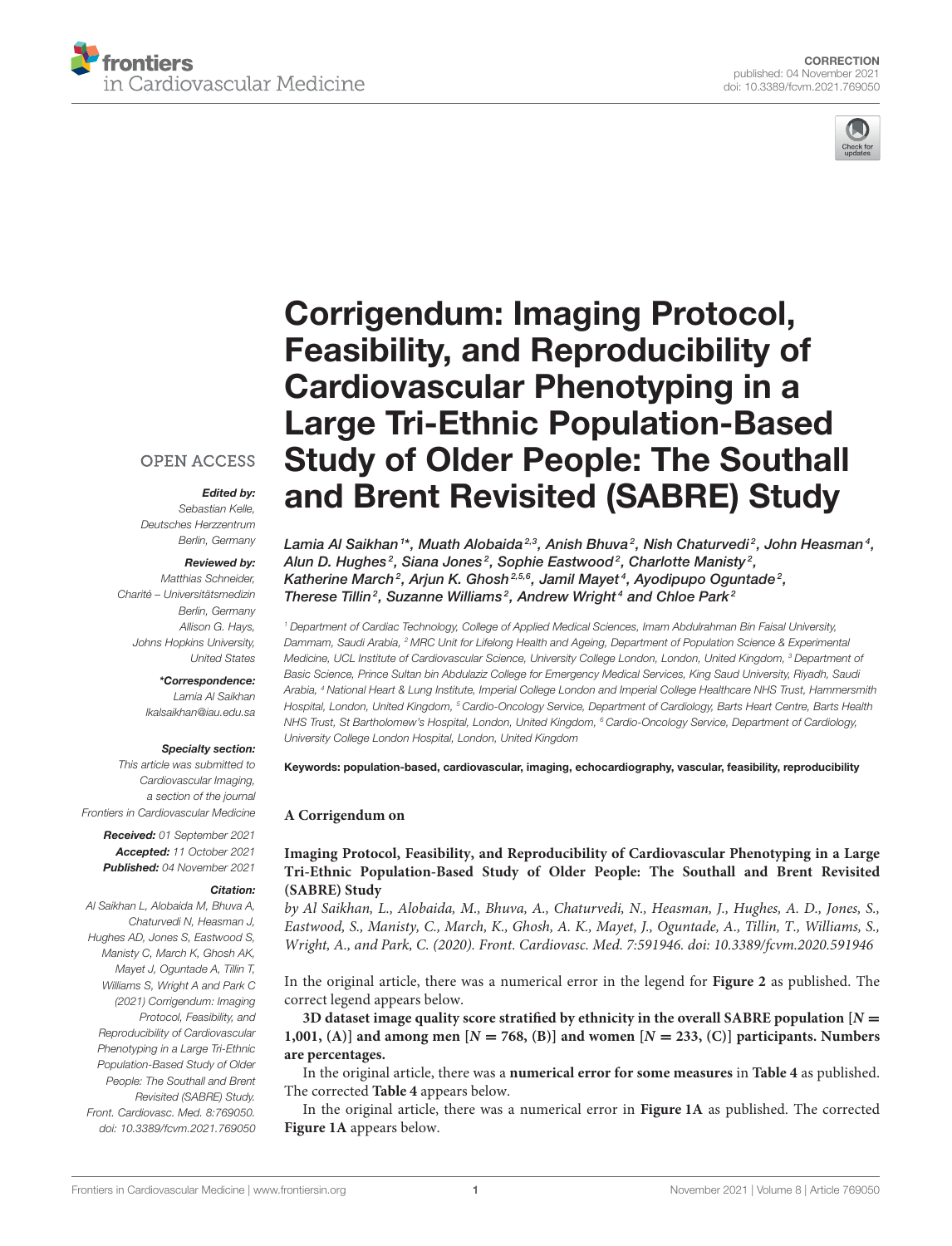<span id="page-1-0"></span>TABLE 4 | Feasibility of the cardiovascular measures in 1,438 SABRE participants.

| 2D                      |               |
|-------------------------|---------------|
| <b>LVIDd</b>            | 1,354 (94%)   |
| <b>LVIDs</b>            | 1,352 (94%)   |
| <b>IVSd</b>             | 1,354 (94%)   |
| <b>IVSs</b>             | 1,352 (94%)   |
| <b>PWd</b>              | 1,354 (94%)   |
| <b>PWs</b>              | 1,353 (94%)   |
| LA diameter             | 1,344 (93%)   |
| LVOT diameter           | 1,363 (95%)   |
| <b>Spectral-Doppler</b> |               |
| AV VTI                  | 1,355 (94%)   |
| AV max velocity         | 1,358 (94%)   |
| E wave                  | 1,366 (95%)   |
| A wave                  | 1,326 (92%)   |
| Deceleration time       | 1,360 (95%)   |
| <b>Tissue-Doppler</b>   |               |
| e' septal               | 1,359 (95%)   |
| a' septal               | 1,320 (92%)   |
| s' septal               | 1,362 (95%)   |
| e' lateral              | 1,360 (95%)   |
| a' lateral              | 1,321 (92%)   |
| s' lateral              | 1,361 (95%)   |
| E/e'                    | 1,337 (93%)   |
| 3DE                     |               |
| QLAB EF, EDV, ESV       | 924 (92%)     |
| <b>QLAB LV mass</b>     | 897 (89.6%)   |
| 3D-STE*                 |               |
| GLS, GCS                | 529 (53%)     |
| Twist and rotations     | 529 (53%)     |
| Vascular*               |               |
| cIMT                    | 1,331 (92.5%) |
| Central SBP and DBP     | 1,316 (91.5%) |
| Alx,                    | 1,316 (91.5%) |
| <b>Total CACS</b>       | 1,203 (83.7%) |
| <b>PWV</b>              | 1,054 (91%)   |

\*See text in the manuscript for details.

AV, aortic valve; Alx, augmentation index; CACS, coronary artery calcification score; cIMT, common carotid intimal medial thickness, DBP, diastolic blood pressure; EDV, end-diastolic volume; ESV, end-systolic volume; EF, ejection fraction; GCS, global circumferential strain; GLS, global longitudinal strain; IVSd, diastolic interventricular septal thickness; IVSs, systolic interventricular septal thickness; LA, left atrial; LV, left ventricle; LVIDd, diastolic left ventricular internal diameter; LVIDs, systolic left ventricular internal diameter; LVOT, left ventricular outflow tract; PWTd, diastolic posterior wall thickness; PWTs, systolic posterior wall thickness; PWV, pulse wave velocity; SBP, systolic blood pressure; VTI, velocity time integral.

In the original article, there was an error. A correction has been made to **Abstract, Results:**

**Conventional echocardiography and all vascular measurements showed high feasibility (**>**90% analyzable of clinic attendees), but 3D-echocardiography (3DE) and 3D-STE were less feasible (71% 3DE acquisition feasibility and 38% 3D-STE feasibility of clinic attendees).**

In the original article, there was an error. A correction has been made to **Results, Echocardiography**, **Paragraph Number 1**:

**3DE was acquired in 71% of all clinic attendees and, using QLAB, 924 (92%) had successful volumetric analysis and 897 (89.6%) had LV mass calculated. The difference in these numbers reflects difficulties in tracking the epicardium compared to the endocardium. Fifty three percent of those who had 3DE datasets had 3D deformation measurements by TomTec.**

In the original article, there was an error. A correction has been made to **Results, Echocardiography**, **Paragraph Number 2**:

**Broadly similar trends were observed in men (P** < **0.0001,**  $n = 768$ ) and women ( $P = 0.005$ ,  $n = 233$ ); however, in South **Asians, there were more women with unreadable 3D images compared to men (67 vs. 58%, Figure 2).**

In the original article, there was an error. A correction has been made to **Discussion**, **Paragraph Number 1**:

**By contrast, 3DE had** ∼**71% acquisition feasibility, while 3D-STE feasibility was highly influenced by image quality and only half of the datasets could be analyzed.**

The authors apologize for this error and state that this does not change the scientific conclusions of the article in any way. The original article has been updated.

**Publisher's Note:** All claims expressed in this article are solely those of the authors and do not necessarily represent those of their affiliated organizations, or those of the publisher, the editors and the reviewers. Any product that may be evaluated in this article, or claim that may be made by its manufacturer, is not guaranteed or endorsed by the publisher.

Copyright © 2021 Al Saikhan, Alobaida, Bhuva, Chaturvedi, Heasman, Hughes, Jones, Eastwood, Manisty, March, Ghosh, Mayet, Oguntade, Tillin, Williams, Wright and Park. This is an open-access article distributed under the terms of the [Creative Commons Attribution License \(CC BY\).](http://creativecommons.org/licenses/by/4.0/) The use, distribution or reproduction in other forums is permitted, provided the original author(s) and the copyright owner(s) are credited and that the original publication in this journal is cited, in accordance with accepted academic practice. No use, distribution or reproduction is permitted which does not comply with these terms.